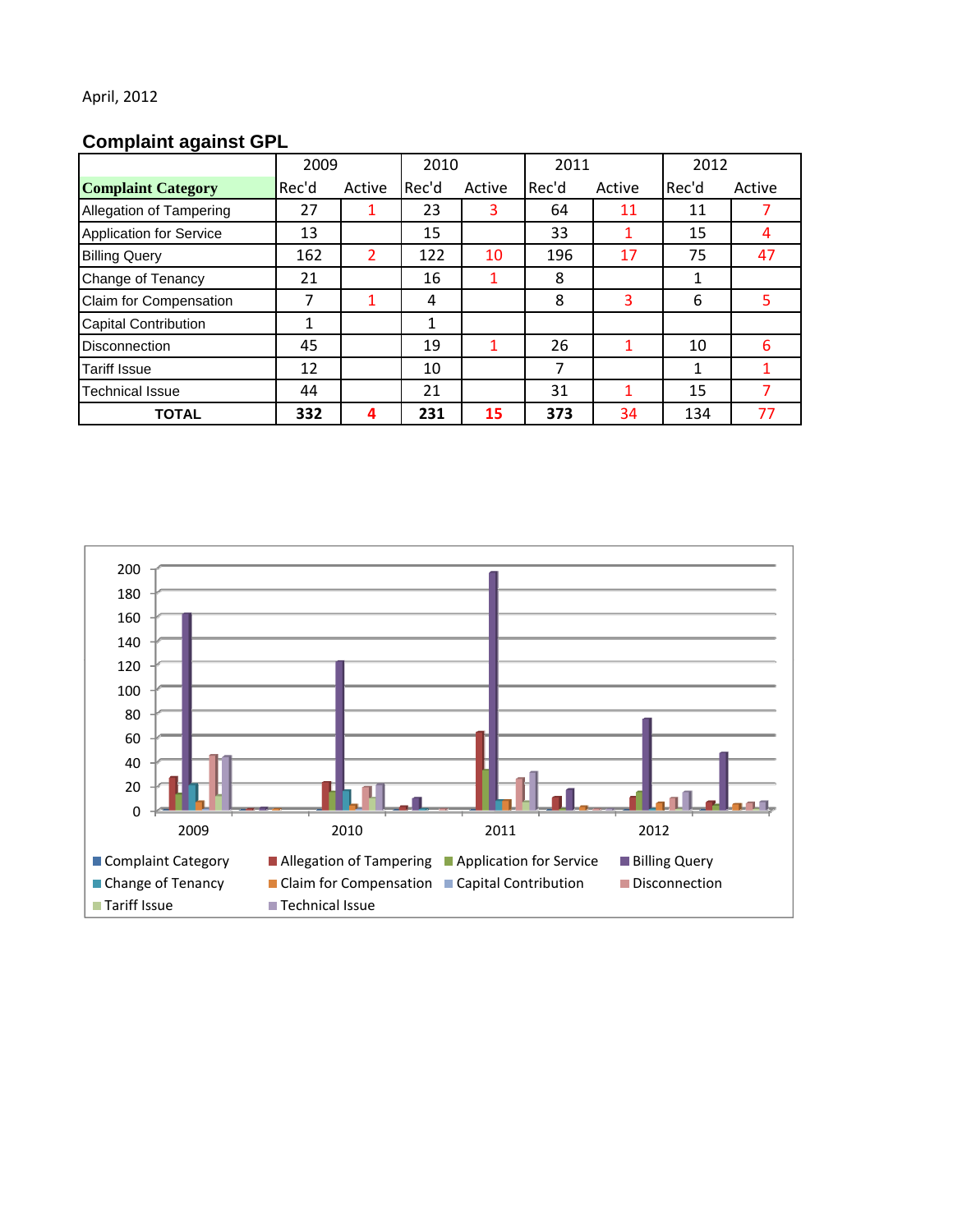# **Complaint against GWI**

|                                | 2009  |        | 2010  |        | 2011  |        | 2012  |        |
|--------------------------------|-------|--------|-------|--------|-------|--------|-------|--------|
| Complaint Category             | Rec'd | Active | Rec'd | Active | Rec'd | Active | Rec'd | Active |
| <b>Application for Service</b> | 3     |        | 1     |        |       |        | 3     |        |
| <b>Billing Query</b>           | 130   |        | 48    |        | 48    |        | 16    | 8      |
| Change of Tenancy              |       |        |       |        |       |        |       |        |
| Compensation                   |       |        | 1     |        |       |        | 1     |        |
| <b>Disconnection</b>           | 16    |        | 13    |        | 16    | 2      | 9     | 8      |
| <b>Tariff Issue</b>            | 10    |        | 2     |        |       |        |       |        |
| <b>Technical Issue</b>         | 25    |        | 26    |        | 11    |        | 7     | ς      |
| <b>Misc</b>                    | 8     |        | 3     |        |       |        |       |        |
| <b>TOTAL</b>                   | 192   |        | 95    |        | 84    | 4      | 36    | 23     |

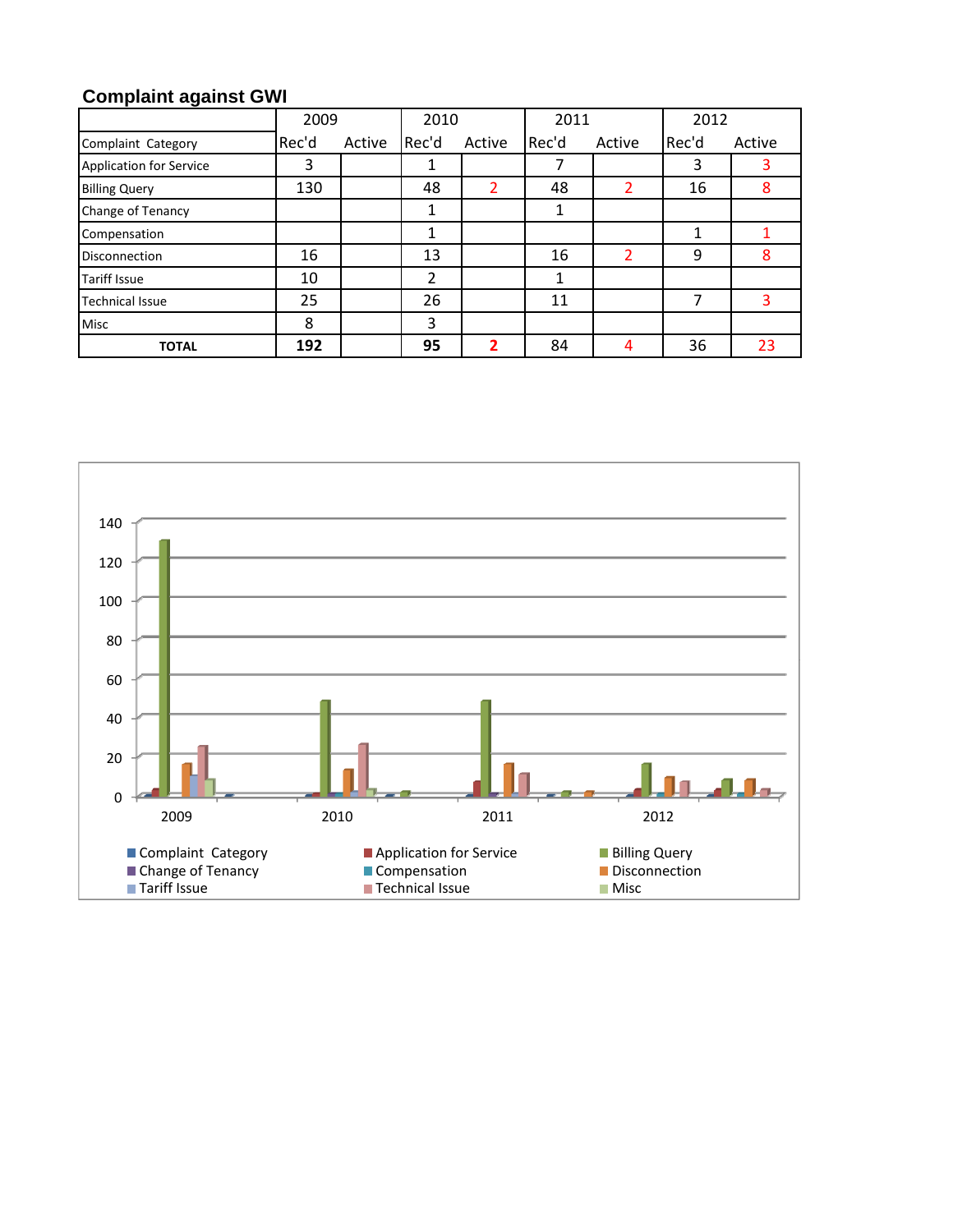## **Complaint against GTT**

|                            | 2009  |        | 2010  |        | 2011  |        | 2012  |        |
|----------------------------|-------|--------|-------|--------|-------|--------|-------|--------|
| Complaint Category         | Rec'd | Active | Rec'd | Active | Rec'd | Active | Rec'd | Active |
| Application for Service    | 15    |        | 9     |        | 6     |        | 4     |        |
| <b>Billing Query</b>       | 9     |        | 4     |        | 2     |        | 3     |        |
| <b>Disconnection</b>       | 3     |        | 1     |        | 2     |        |       |        |
| <b>Tariff Issue</b>        |       |        |       |        |       |        |       |        |
| <b>Technical Issue</b>     | 35    |        | 28    |        | 33    |        | 25    | 11     |
| <b>Transfer of Service</b> | 4     |        | 1     |        | 3     |        | 4     |        |
| Compensation               |       |        |       |        |       |        |       |        |
| <b>Misc</b>                | 8     |        | 4     |        |       |        |       |        |
| <b>TOTAL</b>               | 74    |        | 47    |        | 47    |        | 36    | 17     |



### **Complaint against Digicel**

|                        | 2009  |        | 2010  |        | 2011  |        | 2012  |        |
|------------------------|-------|--------|-------|--------|-------|--------|-------|--------|
| Complaint Category     | Rec'd | Active | Rec'd | Active | Rec'd | Active | Rec'd | Active |
| <b>Billing Query</b>   |       |        |       |        |       |        |       |        |
| <b>Technical Issue</b> |       |        |       |        |       |        |       |        |
| <b>Misc</b>            |       |        |       |        |       |        |       |        |
| <b>TOTAL</b>           |       |        |       |        |       |        |       |        |